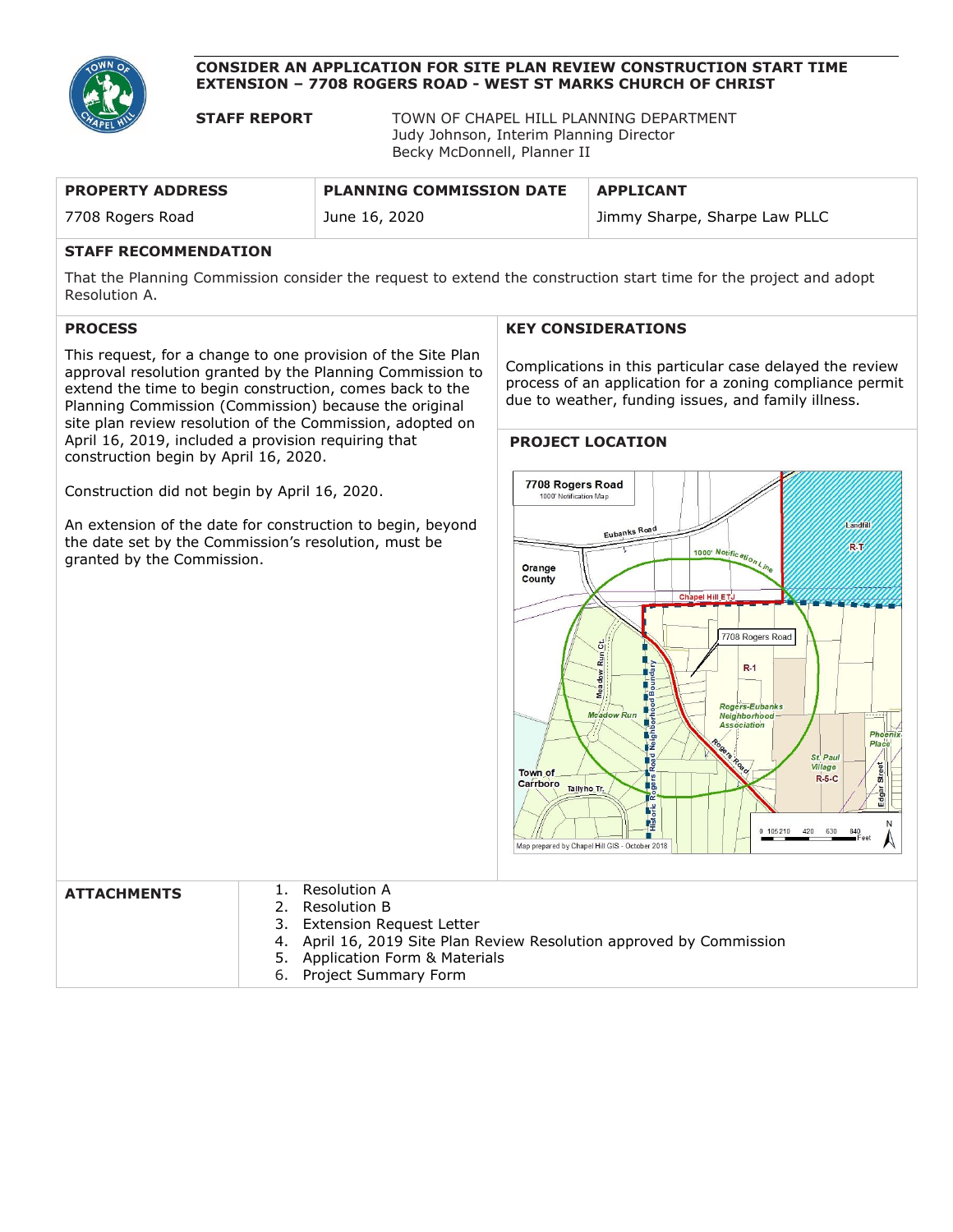### **RESOLUTION A**

(Approving the Site Plan Review Application)

### **A RESOLUTION APPROVING AN APPLICATION FOR A SITE PLAN REVIEW CONSTRUCTION START TIME EXTENSION FOR THE WEST ST MARKS CHURCH OF CHRIST (PIN 9870-45-0445; PROJECT #17-058)**

BE IT RESOLVED by the Planning Commission of the Town of Chapel Hill that it finds that the Site Plan Review Construction Start Time Extension application for the West St Marks Church of Christ on property identified as Orange County Property Identifier Number 9870- 45-0445, if developed according to the Site Plan dated August 23, 2018 (last revised March 11, 2019), and the conditions listed below would comply with all required regulations and standards of the Land Use Management Ordinance and Design Manual.

This finding is conditioned on the following:

### Stipulations Specific to the Development

1. Construction Deadline: That construction begins by April 16, 2021, to be completed by April 16, 2023.

BE IT FURTHER RESOLVED that the Planning Commission hereby approves the application for the extension of the construction start date to April 16, 2021 for a Site Plan Review for West St Marks Church of Christ in accordance with the plans and conditions listed above and the Site Plan Review resolution dated April 16, 2019.

This the 16<sup>th</sup> of June, 2020.